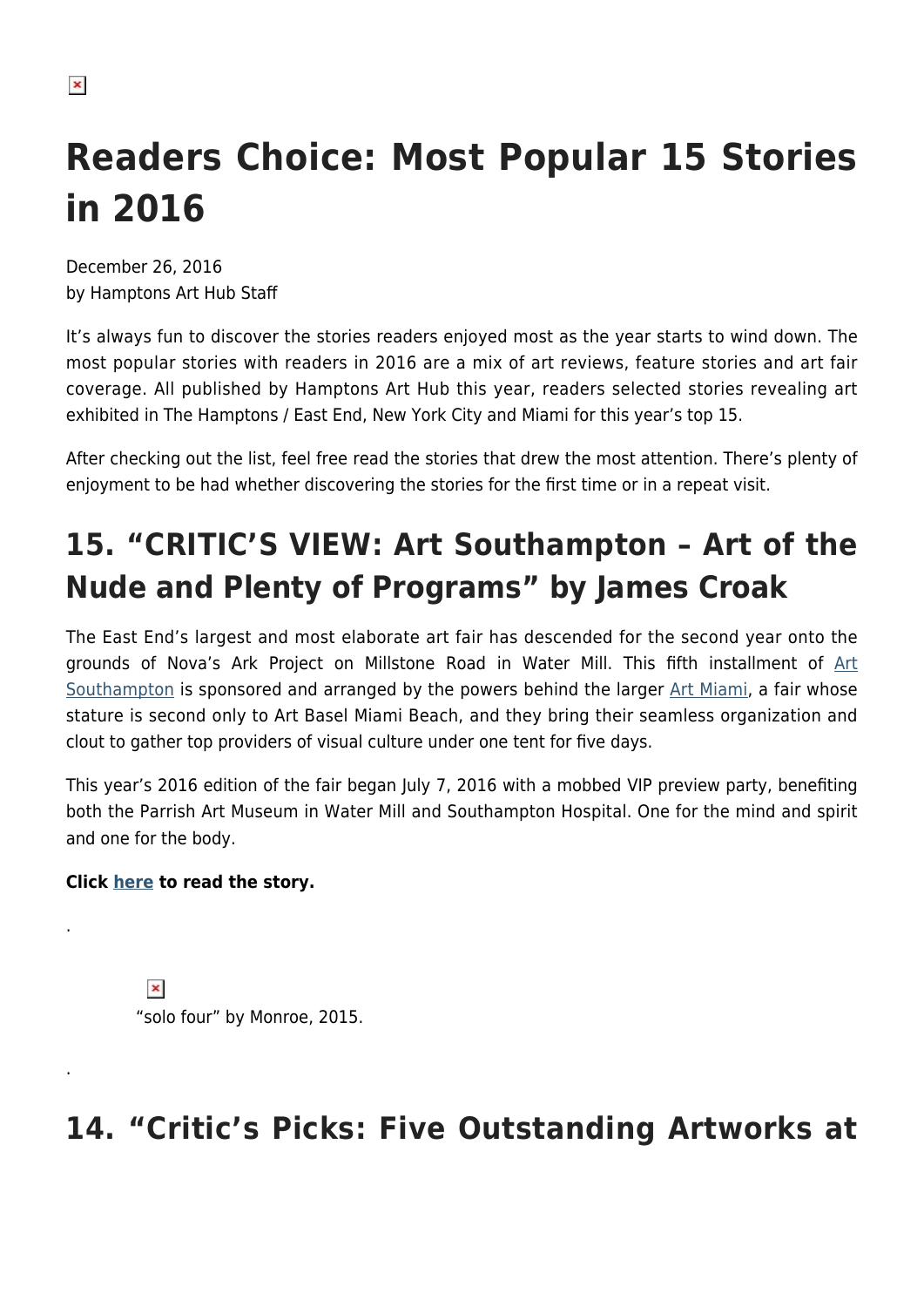### **Art Basel Miami Beach" by Elisa Turner**

Quality is paramount at [Art Basel Miami Beach](https://www.artbasel.com/miami-beach) (ABMB) with edgy contemporary video and installation art vying for attention with paintings and sculpture by 20th Century masters. It's also a compelling reason art lovers flock to attend Art Basel Miami Beach

Elisa Turner picks her five favorites at the art fair centerpiece of Miami Art Fair Week with each a "…joy and privilege to behold, if you love art for art's sake as this critic does, whether or not the price allows for the addition to your collection.

#### **Click [here](https://hamptonsarthub.com/2016/12/01/art-fairs-critics-picks-five-outstanding-artworks-at-art-basel-miami-beach/) to read the story.**

.

.

.

.

 $\pmb{\times}$ 

"Temple of the Word" by Leonora Carrington, 1954. Oil and gold leaf on canvas. Exhibiting with Mary-Anne Martin Fine Art, Booth D2. Image courtesy of Mary-Anne Martin Fine Art.

### **13. "ART REVIEW: Will Barnet Paintings offer Context to AbEx, and Some Questions" by Peter Malone**

Will Barnet's solo exhibition at [Alexandre Gallery](http://www.alexandregallery.com/) in New York City is part of a trend spotlighting the work of artists who traveled through and were affected by the same cultural influences that spawned and fed the AbEx movement. Taking a closer look at Will Barnet's relationship to AbEx, which is the subtext of the Alexandre exhibition, is both timely and historically significant and helps fill in some of the blanks around Abstract Expressionism and 1950s mainstream painters of the New York School.

#### **Click [here](https://hamptonsarthub.com/2016/05/04/art-review-will-barnet-paintings-offer-context-to-abex-and-some-questions/) to read the review.**

 $\pmb{\times}$ "Untitled" by Will Barnet, c. 1954-59. Mixed media on paper, 6 1/2 x 4 3/4 inches.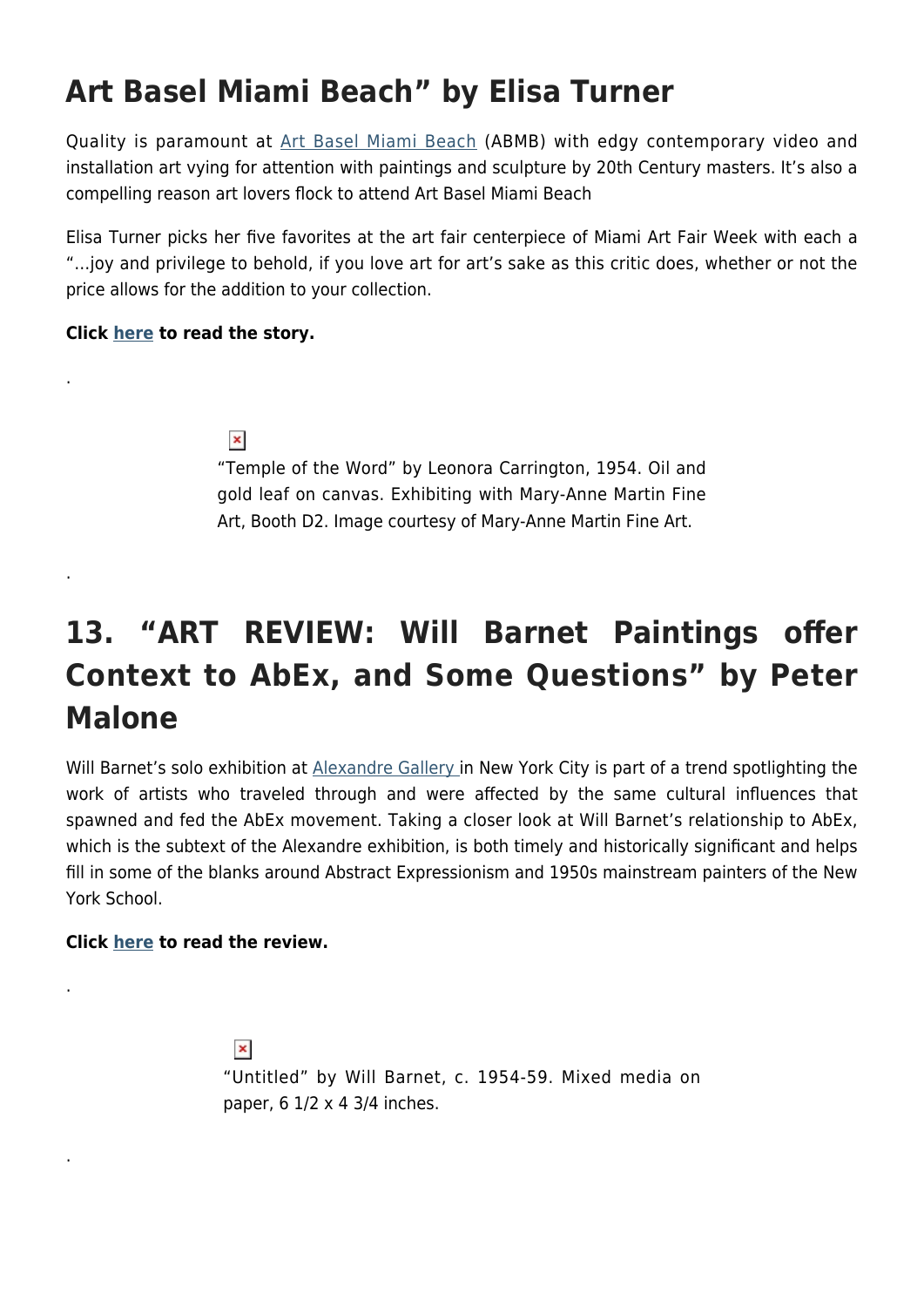## **12. "ART REVIEW: Paintings by Ro Lohin and Kevin Wixted, Decoded" by Charles A. Riley II**

Artists [Kevin Wixted](http://www.kevinwixted.net/) and [Ro Lohin](http://www.rolohin.com/) share life harmoniously as husband and wife but when it comes to art making, the pair are at almost aesthetic polar opposites. He meticulously and slowly spreads buttery textures layer upon layer to build his geometric work; she drops a stretched canvas on the floor and flicks tiny drops of paint repeatedly to conjure the silhouettes she sees in their garden in East Marion on Long Island's North Fork.

Contemporary abstract paintings exhibited by the pair at [South Street Gallery](http://thesouthstreetgallery.com/about/) in Greenport Village on the North Fork receive an extra layer of reveal when the artists discuss the process of making their work. The talk and the art on view are considered by Charles A. Riley II.

#### **Click [here](https://hamptonsarthub.com/2016/08/09/art-review-paintings-by-ro-lohin-and-kevin-wixted-decoded/) to read the review.**

.

.

.

.

 $\pmb{\times}$ "Red Wheelbarrow I" by Ro Lohin, 2015. Oil on canvas, 14 x 16 inches.

### **11. "ART REVIEW: Lee Krasner Retrospective Yields Context and Personality" by Charles A. Riley II**

Lee Krasner and her art are far from obscure. Nonetheless, the current survey at the [Robert Miller](http://www.robertmillergallery.com/) [Gallery](http://www.robertmillergallery.com/) reveals a continuity in her process that is often missing in other shows and presents surprises for those who might feel they know her historic place in the renowned circle of Abstract Expressionists.

#### **Click [here](https://hamptonsarthub.com/2016/04/28/art-review-lee-krasner-retrospective-yields-context-and-personality/) to read the review.**

 $\pmb{\times}$ "Vigil" by Lee Krasner, 1960. Oil on canvas, 88 3/4 x 70 inches. © Pollock-Krasner Foundation / Artists Rights Society (ARS), New York. Courtesy Robert Miller Gallery.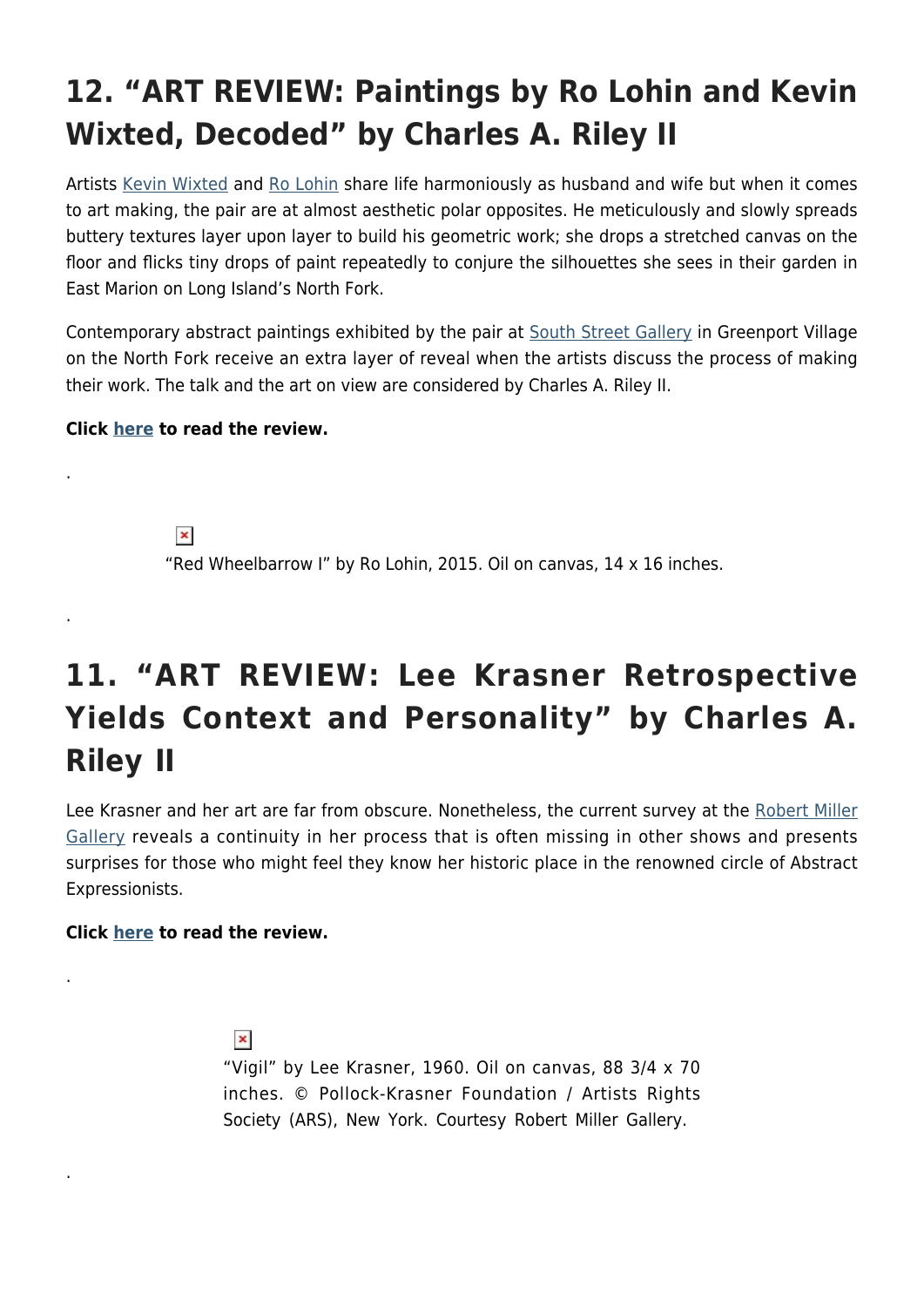### **10. "Truths & Poison – The Paintings of Pamela Wilson" by Pat Rogers**

People in exotic garb caught in unusual situations embracing strange objects are the mainstay of Pamela Wilson's art. Think harlequins, taxidermy geese, clown-white faces, fur stoles, flowing gowns, dolls and oversize striped lollipops and the picture will start to form. Frequently featuring only a solitary figure, combine these elements with a heady mix of steampunk, the macabre and a twist of unexpected lightheartedness and the journey to explore the complex worlds in the paintings of Pamela Wilson can begin.

A series of [Pamela Wilson's](http://pamelawilsonfineart.com/www.pamelawilsonfineart.com/Home.html) latest paintings make up the exhibition "The Sweetest Poison" at RID [Gallery i](http://rjdgallery.com/)n Sag Harbor reveals a new direction for the painter, with glitter, gold leaf and monochromatic veils incorporated for the first time to cloak the artist's figurative magical realism.

#### **Click [here](https://hamptonsarthub.com/2016/08/19/artist-profile-truths-poison-the-paintings-of-pamela-wilson/) to read the review.**

.

.

.

.

 $\pmb{\times}$ "The Incurious Came Pirouetting" by Pamela Wilson, 2016. Oil and 24K gold leaf on canvas on birch panel,  $24 \times 20$  inches. Courtesy RJD Gallery.

### **9. "ART REVIEW: Staff Art Show at Christie's Is an Impressive Inside Job" by Charles A. Riley II**

Christie's ["Untitled: Insider Art Show"](http://www.christies.com/features/The-unknown-artists-of-Christies-7556-3.aspx) is the auction house's annual sale of works by employees. Since the show's inception 17 years ago, the summertime rite in New York City has been a point of pride at the world-renowned auction house. This year's exhibition presents 45 works by art handlers, department experts, and other behind-the-scenes denizens of the company who help make the prime time art auctions happen when they're not making their own art.

#### **Click [here](https://hamptonsarthub.com/2016/08/24/reviews-art-review-staff-art-show-at-christies-is-an-impressive-inside-job/) to read the review.**

 $\pmb{\times}$ "One More Stripe" by Aaron Young, 2016. Acrylic and collage on canvas, 52 x 38 inches. Courtesy of Christie's.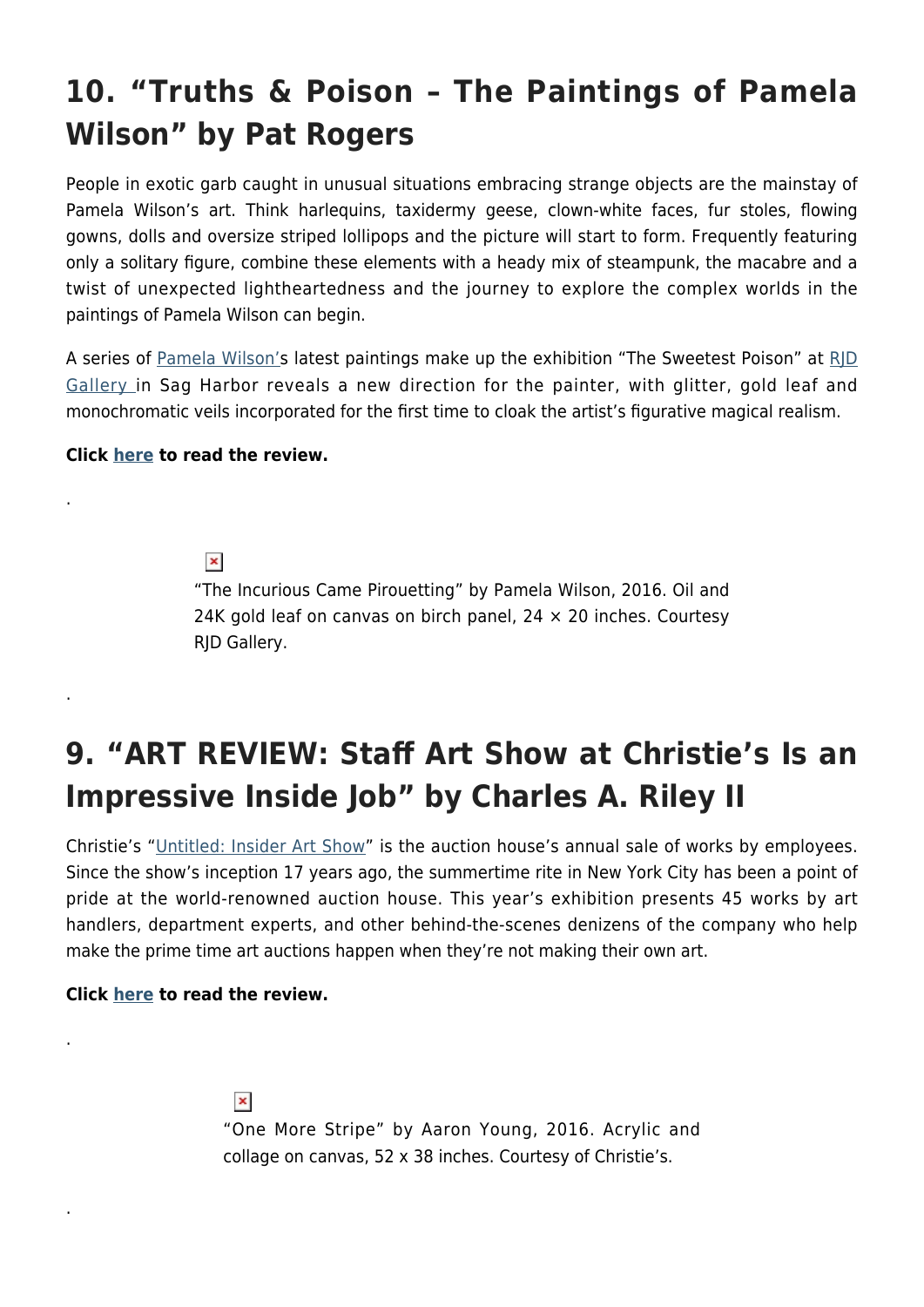### **8. "ART REVIEW: Charlotte Park Paintings Shine Light on Major AB-EX Talent" by Charles A. Riley II**

Redemption can be jubilant, as the resonant solo show devoted to Charlotte Park (1918-2010) at [Berry Campbell](http://www.berrycampbell.com/) gallery in Chelsea proves. After decades in the shadow of her husband, James Brooks, Park steps forward from the Abstract Expressionist chorus and unleashes her singular strong voice, hitting all the top notes of color, gesture and scale with confident power.

#### **Click [here](https://hamptonsarthub.com/2016/02/29/art-review-charlotte-park-paintings-shine-light-on-major-ab-ex-talent/) to read the review.**

.

.

.

.

 $\pmb{\times}$ "Untitled" by Charlotte Park, c. 1963. Oil on canvas, 50 x 50 inches.

### **7. "Talking With: Vincent Longo Discusses Pollock, Neolithic Abstraction, and Working from the Center" by Janet Goleas**

A self-described "second wave" abstractionist, [Vincent Longo](http://www.vincentlongoartist.com/) was a regular at the Eighth Street Club and the Cedar Tavern, where he shared in the talking and drinking that took place with some of America's most revered Abstraction Expressionists. The painter who now makes his home in The Hamptons offers his views on abstraction and "representational" painting, painting process, color, and starting with one thing and finding another in a conversation with art critic and artist Janet Goleas.

#### **Click [here](https://hamptonsarthub.com/2016/04/19/talking-with-vincent-longo-discusses-pollock-neolithic-abstraction-and-working-from-the-center/) to read the story.**

 $\pmb{\times}$ "Casement" by Vincent Longo, 2006. Acrylic on wood, 12 x 9 inches.

#### **6. "ART REVIEW: Lorraine Shemesh Probes**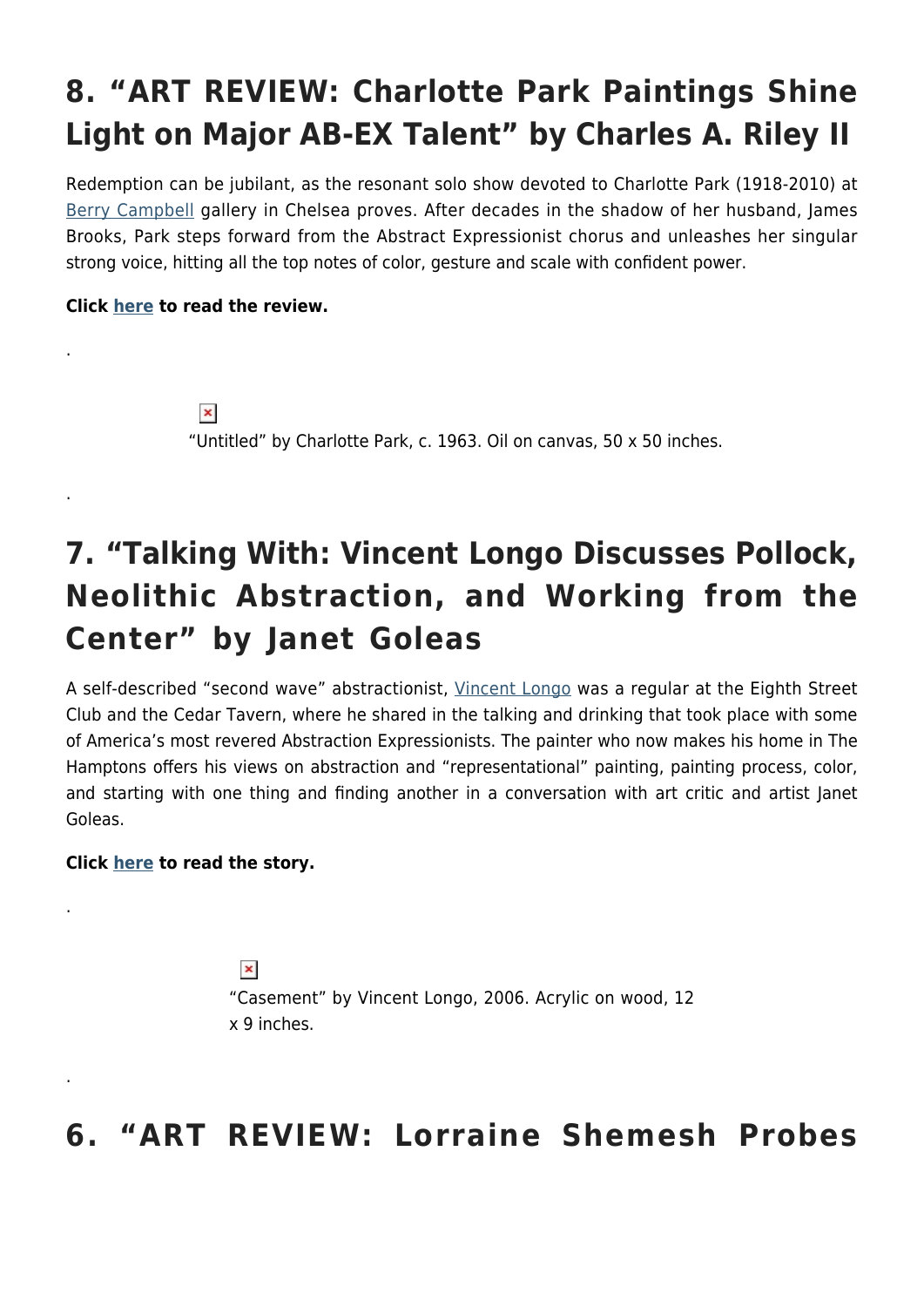### **Balance of Abstraction and Figuration" by Charles A. Riley II**

The blessed freedom from gravity, heat, cares and constraints conferred by the summer's first dive into the aquamarine purity of a pool is celebrated by [Lorraine Shemesh](http://www.lorraineshemesh.com/) in the refreshing solo exhibition, "Inside Out," at [Gerald Peters Gallery](http://www.gpgallery.com/exhibitions) on the Upper East Side of New York City.

#### **Click [here](https://hamptonsarthub.com/2016/06/03/art-review-lorraine-shemesh-probes-balance-of-abstraction-and-figuration/) to read the review.**

.

.

.

.

 $\pmb{\times}$ "Surrender" by Lorraine Shemesh, 2015. Oil on canvas, 58 x 70 inches.

### **5. "'Women Painting Women' at RJD Gallery Reveals the Collective Power of Female Figurative Painters" by Pat Rogers**

The chance to experience telling distinctions from their male counterparts when women paint other women is being offered at [RJD Gallery](http://rjdgallery.com/) in Sag Harbor as part of the gallery's fourth annual ["Women](https://www.artsy.net/show/rjd-gallery-women-painting-women-2) [Painting Women: Our Collective Conscience](https://www.artsy.net/show/rjd-gallery-women-painting-women-2)." The exhibition features paintings by 17 artists based nationally and internationally selected from an open call that drew hundreds of submissions from around the world. The show also includes gallery artists who embark on the same process.

#### **Click [here](https://hamptonsarthub.com/2016/10/03/exhibitions-women-painting-women-at-rjd-gallery-reveals-the-collective-power-of-female-figurative-painters/) to read the story.**

 $\pmb{\times}$ 

"Designing Perilous Futures" by Teresa Elliott. Oil on linen, 12 x 24 inches. Courtesy of RJD Gallery.

### **4. "ART REVIEW: Early Diebenkorn Paintings Reveal a Master Developing His Style" by Charles**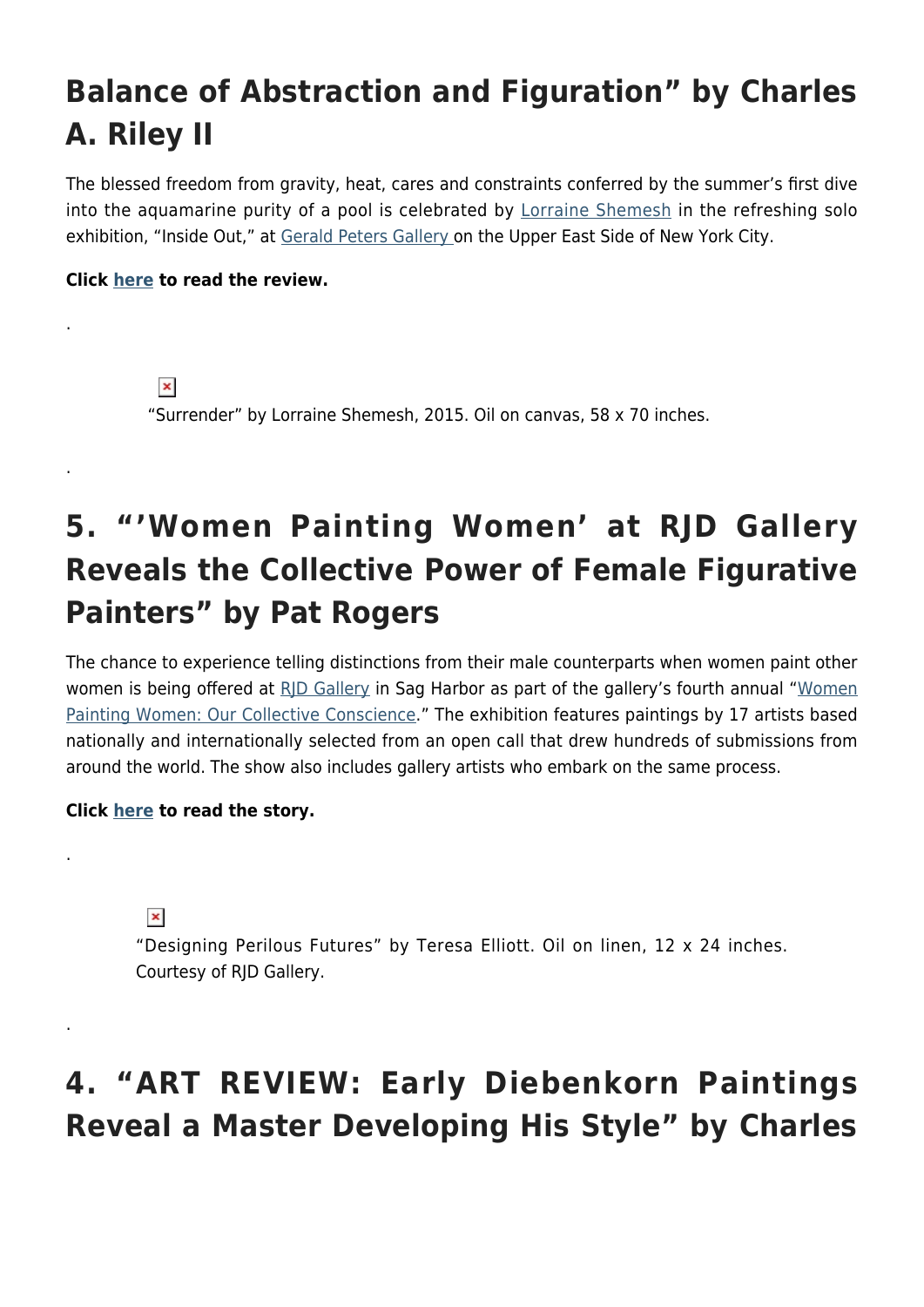### **A. Riley II**

.

.

.

.

Following an acknowledged master through his earliest forays into finding a style is like watching live over his shoulder in the studio. This process of tracking a highly regarded artist's early development is only one of the pleasures to be found in "Richard Diebenkorn: Early Color Abstractions 1949-1955," a lovingly focused exhibition of 30 early works on paper at [Van Doren](http://www.vandorenwaxter.com/) [Waxter](http://www.vandorenwaxter.com/) on East 73rd Street in New York City.

#### **Click [here](https://hamptonsarthub.com/2016/02/16/art-review-early-deibenkorn-paintings-reveal-a-master-developing-his-style/) to read the review.**

 $\pmb{\times}$ "Untitled" by Richard Diebenkorn, c. 1952-53. Gouache on paper, 17 x 14 inches. Catalogue raisonné no. 1190.

### **3. "Peter Beard Solo Show Opens Guild Hall Museum's Summer Season" by Pat Rogers**

Representing the artist's first U.S. museum solo exhibition in 15 years, "Peter Beard: Last Word From Paradise" presents more than 50 multi-layered collages, drawings, photographs, and diaries from the 1960s to the present, some on public view for the first time. The show at [Guild Hall](http://www.guildhall.org/) in East Hampton includes the artist's iconic work from Africa that chronicles the change in the landscape from a time richly populated by elephants, rhinos, and crocodiles, to what remains today. Also featured are never-before exhibited Montauk portraits of his home, family, and friends including [Mick Jagger](https://en.wikipedia.org/wiki/Mick_Jagger), [Andy Warhol](https://hamptonsarthub.com/2016/03/21/art-review-warhol-album-covers-track-revolutionarys-progress-at-boca-raton-museum/), [Jacqueline Onassis](https://en.wikipedia.org/wiki/Jacqueline_Kennedy_Onassis), and [Lee Radziwill.](https://en.wikipedia.org/wiki/Lee_Radziwill)

#### **Click [here](https://hamptonsarthub.com/2016/04/08/exhibition-peter-beard-solo-show-opens-guild-hall-museums-summer-season/) to read the story.**

 $\pmb{\times}$ 

"I'll Write Whenever I Can…" by Peter Beard, 1965/2004. Gelatin silver print with gelatin silver collage, animal blood, and rag, 50 1/4 x 88 1/4 inches. ©Peter Beard, Courtesy of Peter Beard Studio.

#### **2. "ART REVIEW: "Physical Painting" Explores**